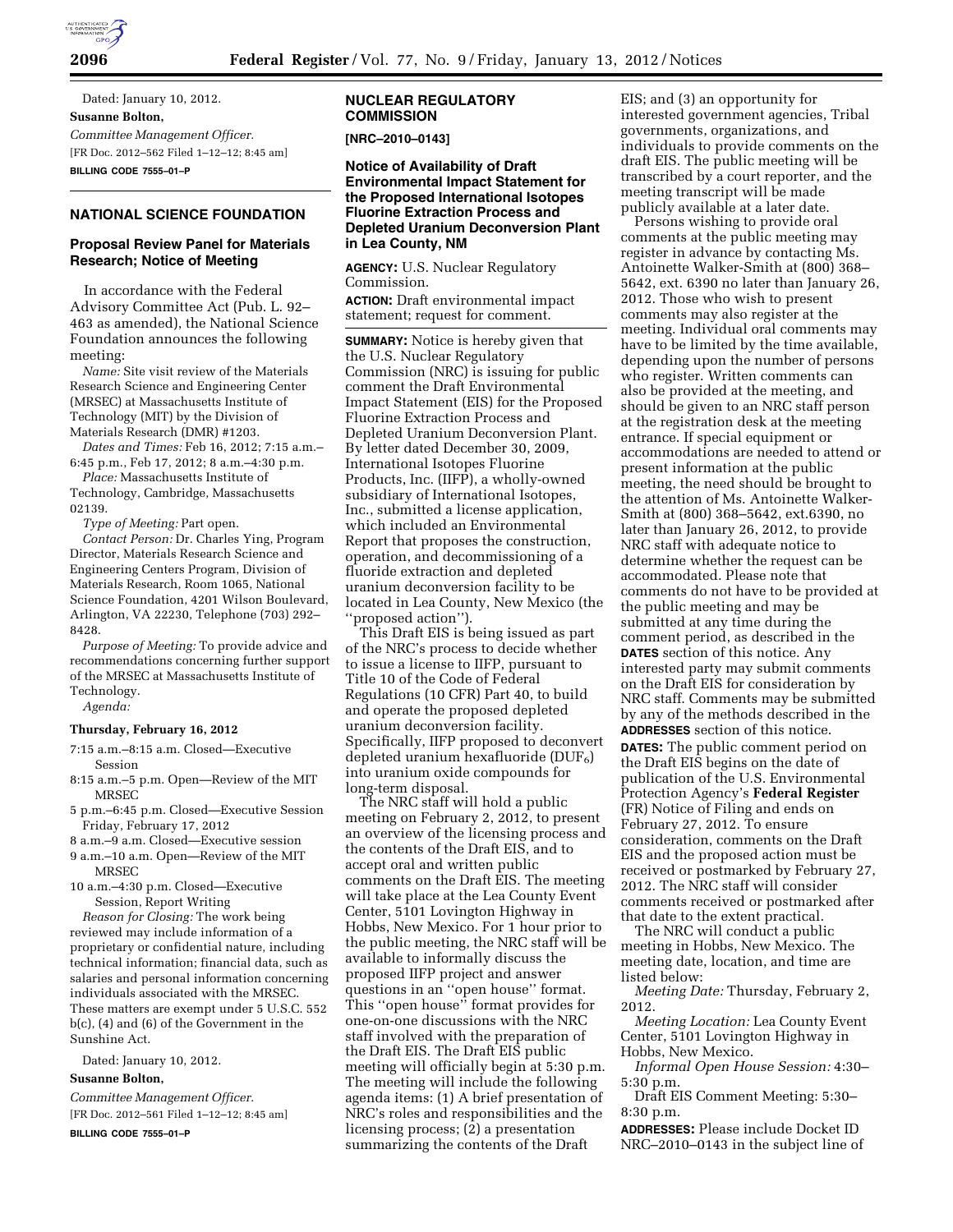your comments. For additional instructions on submitting comments and instructions on accessing documents related to this action, see ''Submitting Comments and Accessing Information'' in the **SUPPLEMENTARY INFORMATION** section of this document. You may submit comments by any one of the following methods:

• *Federal Rulemaking Web Site:* Go to *<http://www.regulations.gov>* and search for documents filed under Docket ID NRC–2010–0143. Address questions about NRC dockets to Carol Gallagher, telephone: (301) 492–3668; email: *[Carol.Gallagher@nrc.gov](mailto:Carol.Gallagher@nrc.gov)*.

• *Mail comments to:* Cindy Bladey, Chief, Rules, Announcements, and Directives Branch (RADB), Office of Administration, Mail Stop: TWB–05– B01M, U.S. Nuclear Regulatory Commission, Washington, DC 20555– 0001.

• *Fax comments to:* RADB at (301) 492–3446.

#### **SUPPLEMENTARY INFORMATION:**

#### **Submitting Comments and Accessing Information**

Comments submitted in writing or in electronic form will be posted on the NRC Web site and on the Federal rulemaking Web site, *[http://](http://www.regulations.gov) [www.regulations.gov](http://www.regulations.gov)*. Because your comments will not be edited to remove any identifying or contact information, the NRC cautions you against including any information in your submission that you do not want to be publicly disclosed.

The NRC requests that any party soliciting or aggregating comments received from other persons for submission to the NRC inform those persons that the NRC will not edit their comments to remove any identifying or contact information, and therefore, they should not include any information in their comments that they do not want publicly disclosed.

You can access publicly available documents related to this document using the following methods:

• *NRC's Public Document Room (PDR):* The public may examine and have copied, for a fee, publicly available documents at the NRC's PDR, O1–F21, One White Flint North, 11555 Rockville Pike, Rockville, Maryland 20852.

• *NRC's Agencywide Documents Access and Management System (ADAMS):* Publicly available documents created or received at the NRC are available online in the NRC Library at *[http://www.nrc.gov/reading-rm/](http://www.nrc.gov/reading-rm/adams.html)  [adams.html](http://www.nrc.gov/reading-rm/adams.html)*. From this page, the public can gain entry into ADAMS, which provides text and image files of the NRC's public documents. If you do not

have access to ADAMS or if there are problems in accessing the documents located in ADAMS, contact the NRC's PDR reference staff at 1–(800) 397–4209, (301) 415–4737, or by email to *[pdr.resource@nrc.gov](mailto:pdr.resource@nrc.gov)*. The ''Draft Environmental Impact Statement for the Proposed Fluorine Extraction Process and Depleted Uranium Deconversion Plant in Lea County, New Mexico'' is available electronically under ADAMS Accession Number ML12001A000.

• *Federal Rulemaking Web Site:*  Public comments and supporting materials related to this notice can be found at *<http://www.regulations.gov>* by searching on Docket ID NRC–2010– 0143.

The Draft EIS for the proposed Fluorine Extraction Process and Depleted Uranium Deconversion Plant also may be accessed on the Internet at *[www.nrc.gov/reading-rm/doc](http://www.nrc.gov/reading-rm/doc-collections/nuregs/staff/)[collections/nuregs/staff/](http://www.nrc.gov/reading-rm/doc-collections/nuregs/staff/)* by selecting ''NUREG–2113.'' Additionally, a copy of the Draft EIS will be available at the following public library: Hobbs Public Library, 509 North Shipp, Hobbs, NM 88240, (575) 397–9328.

**FOR FURTHER INFORMATION CONTACT:** For information about the environmental review process or the Draft EIS for the proposed Fluorine Extraction Process and Depleted Uranium Deconversion Plant, please contact Asimios Malliakos, Project Manager, Environmental Review Branch, Division of Waste Management and Environmental Protection (DWMEP), Mail Stop T–8 F5, U.S. Nuclear Regulatory Commission, Washington, DC 20555–001, by phone at (301) 415–6458. For general or technical information associated with the safety and licensing of uranium deconversion facilities, please contact Matthew Bartlett, Project Manager, Conversion, Deconversion and Enrichment Branch, Division of Fuel Cycle Safety and Safeguards (FCSS), Mail Stop E–2 C40, U.S. Nuclear Regulatory Commission, Washington, DC 20555–0001, by phone at (301) 492–3119.

The Draft EIS was prepared in response to an application submitted by IIFP by letter dated December 30, 2009. The application proposes to construct, operate, and decommission a fluorine extraction and depleted uranium deconversion facility to deconvert commercially generated depleted  $DUF_6$ to  $DUO<sub>2</sub>$  for long-term stable disposal as low-level waste. The fluoride extraction and depleted uranium deconversion facility would be located 14 miles west of Hobbs, New Mexico.

The Draft EIS was prepared by the NRC and its contractor, Straughan Environmental Services, Inc. in

compliance with the *National Environmental Policy Act of 1969,* as amended (NEPA), and the NRC's regulations for implementing NEPA (10 CFR Part 51).

The site is located 22.5 kilometers (km) (14 miles [mi]) west of Hobbs, New Mexico. The proposed tract of land (IIFP site) occupies 259 ha (640 ac), and the proposed facility would occupy an estimated 16 ha (40 ac) of the tract, not including roadways and other infrastructure improvements.

The Draft EIS is being issued as part of the NRC's process to decide whether to issue a license to IIFP, pursuant to 10 CFR Part 40. In this Draft EIS, the NRC staff has assessed the potential environmental impacts from the preconstruction, construction, operation, and decommissioning of the proposed IIFP facility. If a license is granted, the IIFP facility would include a commercial plant to produce specialty fluoride gas products for sale and  $DUO<sub>2</sub>$ for disposal. IIFP would own the facility and be responsible for its operation and performance.

The NRC staff published a Notice of Intent to prepare an Environmental Impact Statement for the proposed IIFP facility and to conduct a scoping process in the **Federal Register** on July 15, 2010 (75 FR 41242). The NRC staff accepted comments through August 30, 2010. The NRC staff issued a Scoping Summary Report in November 2010 (ADAMS Accession Number: ML102871105).

The NRC staff assessed the impacts of the proposed action on land use, historical and cultural resources, visual and scenic resources, climatology, meteorology and air quality, geology, minerals and soils, water resources, ecological resources, socioeconomics, environmental justice, noise, traffic and transportation, public and occupational health and safety, and waste management.

Additionally, the Draft EIS analyzes and compares the benefits and costs of the proposed action. Based on the preliminary evaluation in the Draft EIS, the NRC environmental review staff has concluded that the environmental impacts that would result from the proposed action and associated preconstruction activities on the physical environment and human communities would mostly be small, with the exception of small to moderate impacts on climatology, meteorology, and air quality associated with vehicle emissions and temporary fugitive dust released to the air during construction.

In addition to the action proposed by IIFP, the NRC staff addressed the noaction alternative and also a reasonable